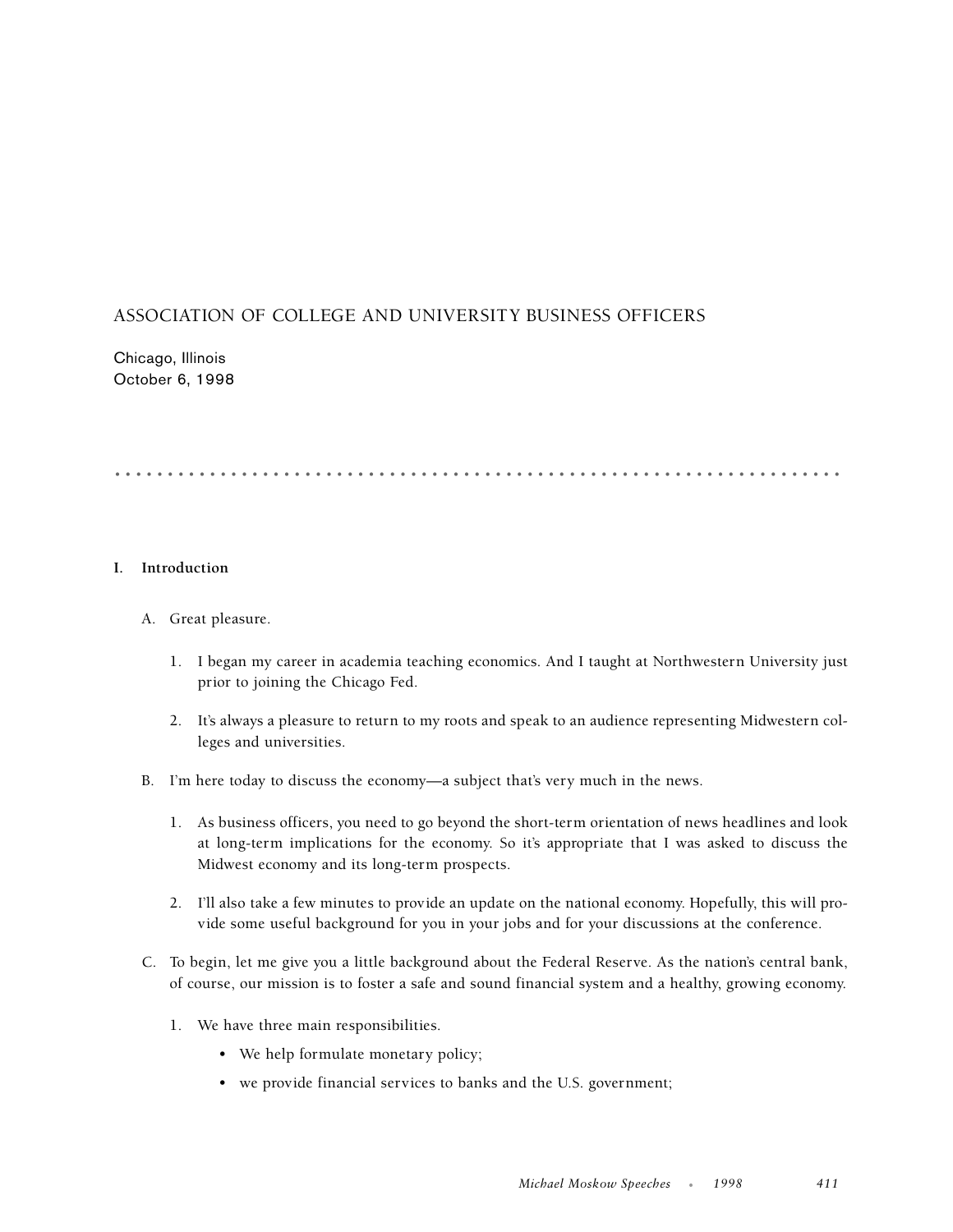- and we supervise and regulate banks and bank holding companies.
- 2. The Chicago Fed is one of 12 regional Reserve Banks and serves a five-state area consisting of most of Indiana, Illinois, Michigan, Wisconsin, and all of Iowa.
	- We have a head office in Chicago as well as offices in Detroit, Des Moines, Indianapolis, Milwaukee, and Peoria.
- D. Today I'd like to discuss the Midwest economy and its long-term prospects. I'll also take a few minutes to provide an update on the national economy. Hopefully, this will provide some useful background for you in your jobs and for your discussions at the conference.

### **III. Midwest Economy**

- A. First, the longer-term prospects for the Midwest. The basis for this discussion is a comprehensive study on the regional economy by the Chicago Fed.
	- 1. The goal of our study was to better understand the region's future by studying its past —specifically the Midwest's dramatic comeback since the early 1980s.
- B. How did the Midwest do it? And what can the Midwest do to build on its past success? Well, let me read three quotes that touch on key challenges facing the Midwest.
	- 1. First Mark Twain—"Everybody talks about the weather, but nobody does anything about it."
	- 2. Second Horace Greeley—"Go west, young man."
	- 3. And third—Henry Ford on his workers—"Why do they insist on bringing their heads when all I need is their hands and feet?"
- C. You may be asking yourselves what these quotes have to do with the Midwest economy, which is doing so well with unemployment rates a full percentage point below the national average.
	- Actually they deal with three issues that are essential to the future of our region—the weather; migration patterns; and worker skills.
- D. These issues emerged as our researchers looked at the performance of the Midwest economy. In doing so, they refuted a couple of lingering myths:
- E. One myth is that the Midwest was successful because of diversification and de-industrialization.
	- 1. Actually, the source of the Midwest's recovery was its old mainstays basic manufacturing and agriculture.
	- 2. The Midwest has not changed what it does. The region continues to be the nation's manufacturing center as well as its breadbasket.
	- 3. But there's a crucial difference—we're doing it much more efficiently…at a world class standard.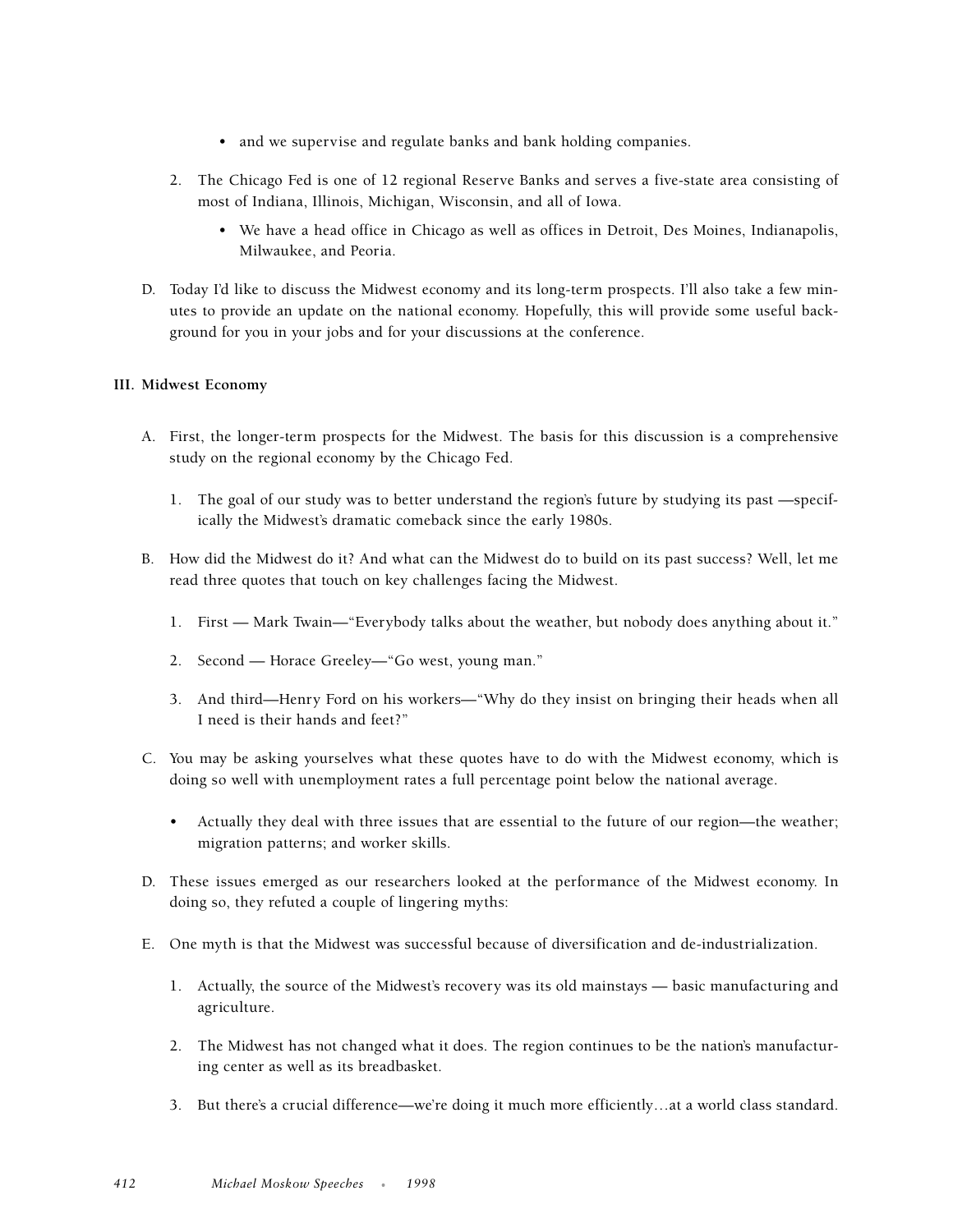- F. Today the Midwest is still heavily dependent on manufacturing.
	- 1. The Midwest's share of earnings derived from manufacturing was 27 percent in 1997, compared to the national average of 18 percent.
	- 2. Our fortunes are still heavily tied to our manufacturing base.
- G. Myth number two is that the Midwest succeeded because it was in the right place at the right time. In other words, the Midwest was helped by developments beyond its control.
	- 1. This is true to a degree. Lower energy costs helped. So did increased exports of capital goods and agricultural products.
	- 2. But a critical factor in the Midwest's success was its willingness to reinvent itself. Midwest businesses reduced costs, created new product lines and made remarkable productivity enhancements.
- H. Research by Chicago Fed economists highlights this accomplishment.
	- 1. According to common wisdom, the Midwest benefited from the declining dollar, which made its exports cheaper for overseas buyers.
	- 2. This is a logical conclusion if you look at the value of the dollar relative to currencies of the nation's major trading partners.
	- 3. Our economists looked at the value of the dollar relative to currencies of the Midwest's major trading partners.
	- 4. They found that the dollar did not decline against currencies of those countries. So the Midwest did not have a built-in price advantage from the weaker dollar.
	- 5. In fact, the region had to swim upstream against an appreciating U.S. currency in relation to the region's key trading partners.
- I. The fact that external forces don't always go our way reinforces the importance of continuing to improve productivity. How do we do this?
	- 1. In many ways, private firms have held the key and will continue to do so. But one important area that the public sector can influence is the Midwest's human capital.
	- 2. There are two issues here.
		- One is simply finding enough workers.
		- The other is finding workers with the necessary skills and training.
	- 3. Unlike Henry Ford, today's employers do need workers who use their heads. Certainly, education and training are crucial, a fact that was emphasized in our study.
- J. The Chicago Fed recently co-sponsored a conference with the Hudson Institute that focused on some of these issues. It's clear that the Midwest faces some major challenges in the area of human capital. Looking at demographic trends for the entire country doesn't provide much comfort. Two factors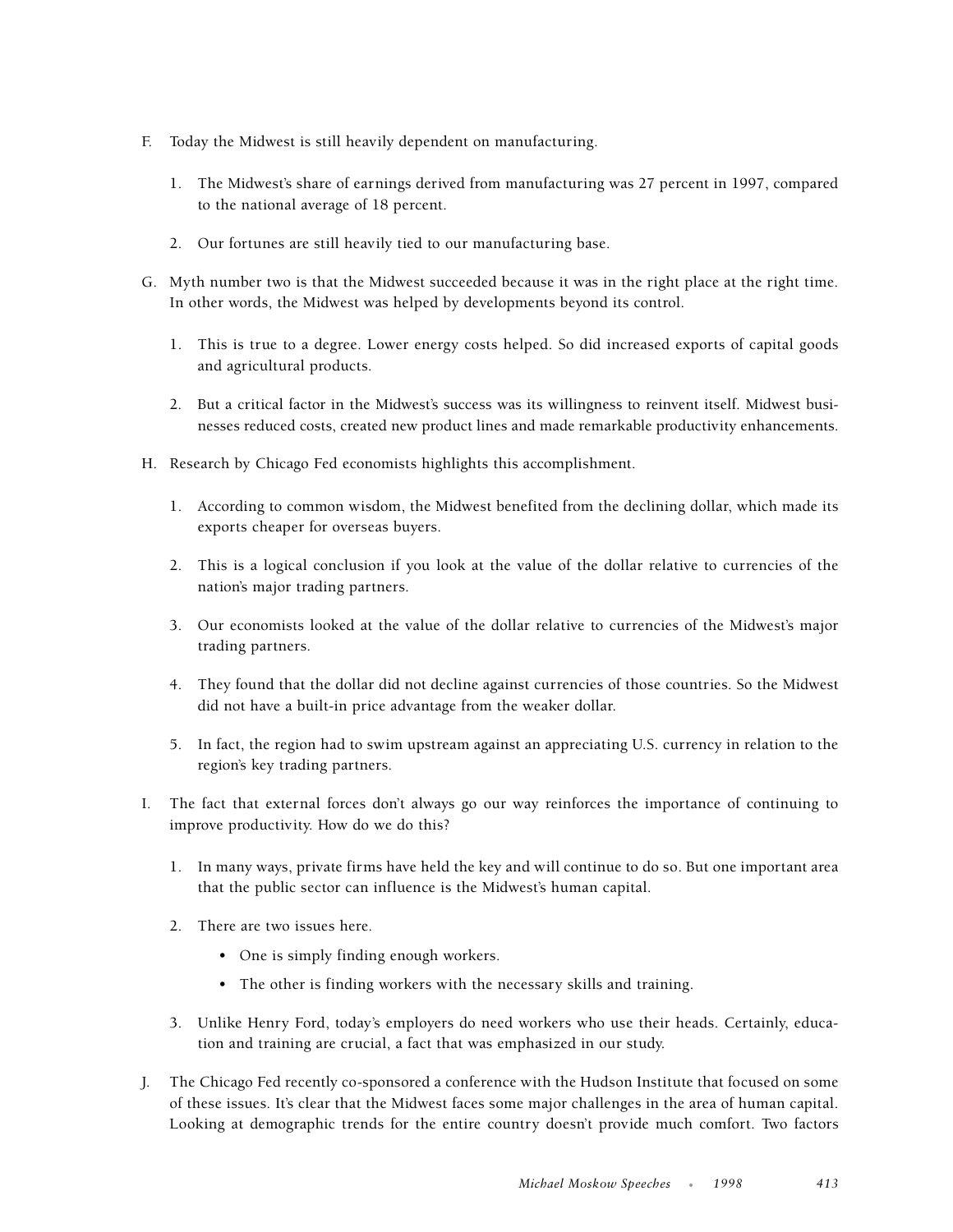determine the labor supply.

- 1. One is demographics—how many are born and enter the work force; how many retire or die and leave the work force.
- 2. The second is labor force participation—how many in the U.S. will participate in the labor force and how many will enter the labor force from abroad.
- 3. Based on those factors, it appears that national growth in the work force in the next twenty years will be much slower than at any time since World War II.
- K. Looking at the demographics, we'll see the Baby Boomers retiring in heavy numbers in the not too distant future. Consider the ratio of Americans 65 or older to Americans aged 20 to 64.
	- 1. Right now we have about 4.5 people in the working age category for each person 65 or older.
	- 2. That ratio is expected to stay about the same until 2010. But by 2030, the ratio is expected to decline to slightly more than 2.5 to one.
- L. It doesn't look as though we'll receive much help from increased work force participation.
	- 1. We've been helped in the past by an increasing number of females joining the work force. But it looks as though participation rates by both males and females will increase only slightly in the future.
	- 2. The bottom line is that we may have slow growth in the work force during the next decade, followed by no growth and even possible declines in some years.
- K. What does this mean for the Midwest? Slow growth in the work force is especially serious for this region because of migration patterns.
	- 1. Currently, the Midwest is experiencing net internal out-migration. In other words, there are more residents leaving the Midwest for other U.S. regions than there are coming in.
	- 2. According to the Census Bureau, we lost 154,000 residents to other states between 1996 and 1997.
- L. The Midwest would actually have experienced a decline in population if it wasn't for immigration from abroad.
	- 1. Such migration from the Midwest has affected our population relative to the nation.
	- 2. Our population share has fallen from nearly 16% in 1969 to just above 13% in 1997.
	- 3. Many people are still following Horace Greeley's advice.
- M. Why are individuals leaving the Midwest? Well, widespread economic growth across regions has provided greater migration opportunities. Individuals typically base their migration decisions on factors such as job availability.
	- 1. In the early 1990s, the Midwest enjoyed an advantage in this area, with strong job growth com-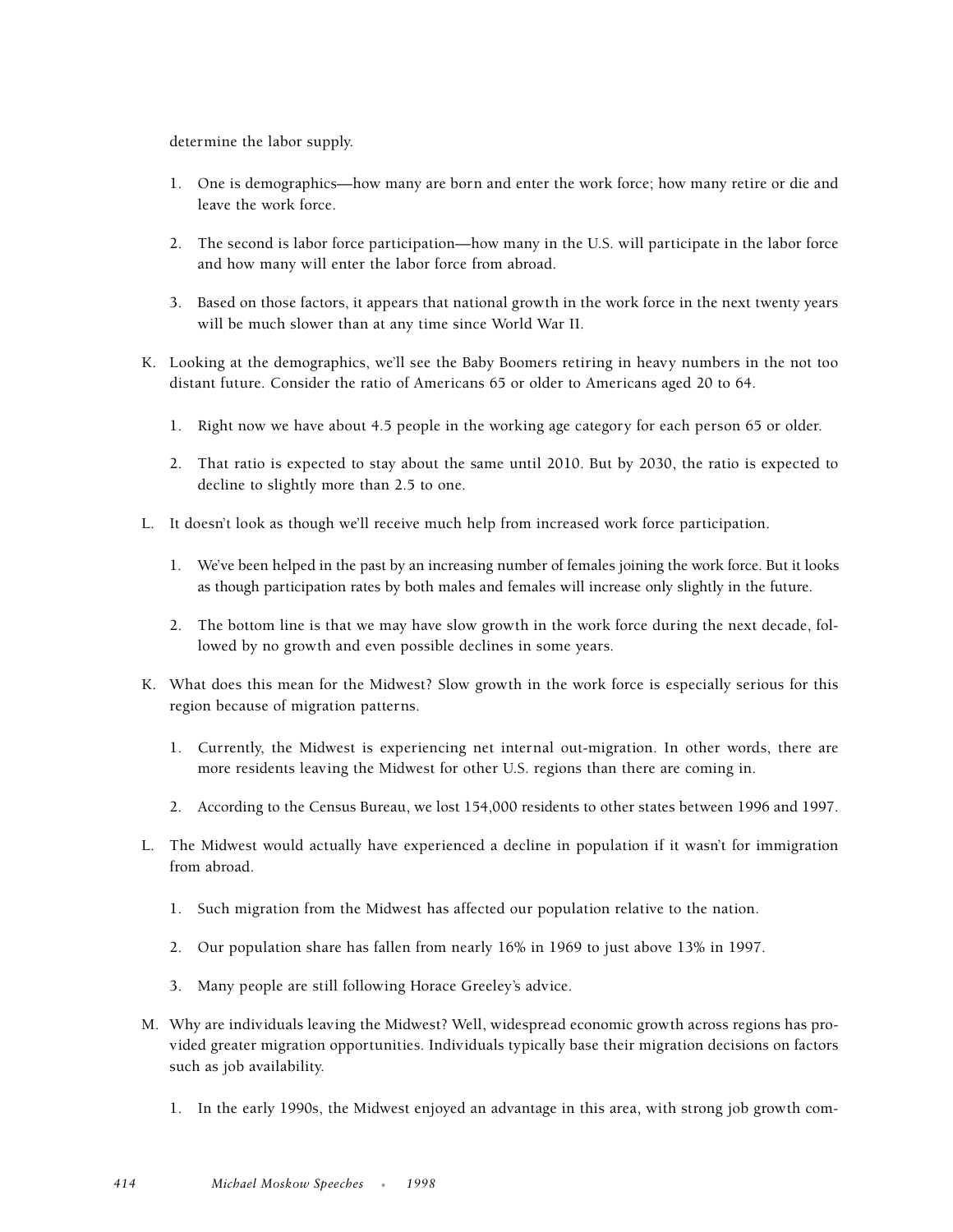pared to the coastal economies. That's no longer the case.

- 2. While the Midwest continues to have very tight labor markets, so do other regions. When job availability and wages are less of an issue, individuals are less likely to migrate, but those that do tend to base their decisions on quality of life concerns.
- N. This is where the weather becomes a factor. States with warmer climates begin to have greater appeal. A job in Wisconsin versus one in California may not be quite as appealing in January.
	- 1. Many Americans must share these feelings.
		- 61 of the nation's 272 metropolitan areas had population increases that exceeded 10 percent between 1990 and 1995. Of those 61, only 18 have extremely cold winters.
		- Similarly, 15 of the 21 metropolitan areas that experienced a decrease in population have extremely cold winters.
	- 2. Regardless of what Mark Twain said, people can do something about the weather—they can move.
- O. The shortage of workers may already be affecting the Midwest's job growth. From 1987 to 1993, the region's job growth was better than the nation. But since then, the region has lagged the nation. Is it a lack of demand or a lack of supply?
	- 1. Chicago Fed economists looked at this question and confirmed that demand for workers remains strong, but that available supplies are becoming limited.
	- 2. In other words, our region may be running out of workers. And it appears that the shortage of workers has affected our job growth.
- P. What can we do? Well, planting palm trees along Michigan Avenue and hoping that global warming kicks in may not be the best strategy. But we do have other feasible options.
	- 1. We could focus our attention on enhancing those amenities that can make the Midwest a better place to live…amenities such as low crime rates, clean environment, open space, outdoor recreation, and cultural entertainment.
	- 2. We can look to cities such as New York, Indianapolis, and of course, Chicago, whose efforts to manage their urban assets are starting to pay some dividends in economic growth.
	- 3. More important than amenities, we must focus on education and training. The workers in greatest demand will be those who have the knowledge and the skills to succeed in a more complex work place.
- Q. I'm sure we'd all agree that education is important. The problem is how to improve it.
	- 1. The U.S. college and university system is generally acknowledged to be the best in the world. But we have problems in our elementary and secondary schools.
	- 2. There have been a number of reform efforts throughout the nation. The Midwest has become somewhat of an incubator for such efforts. We're seeing experiments in school reform in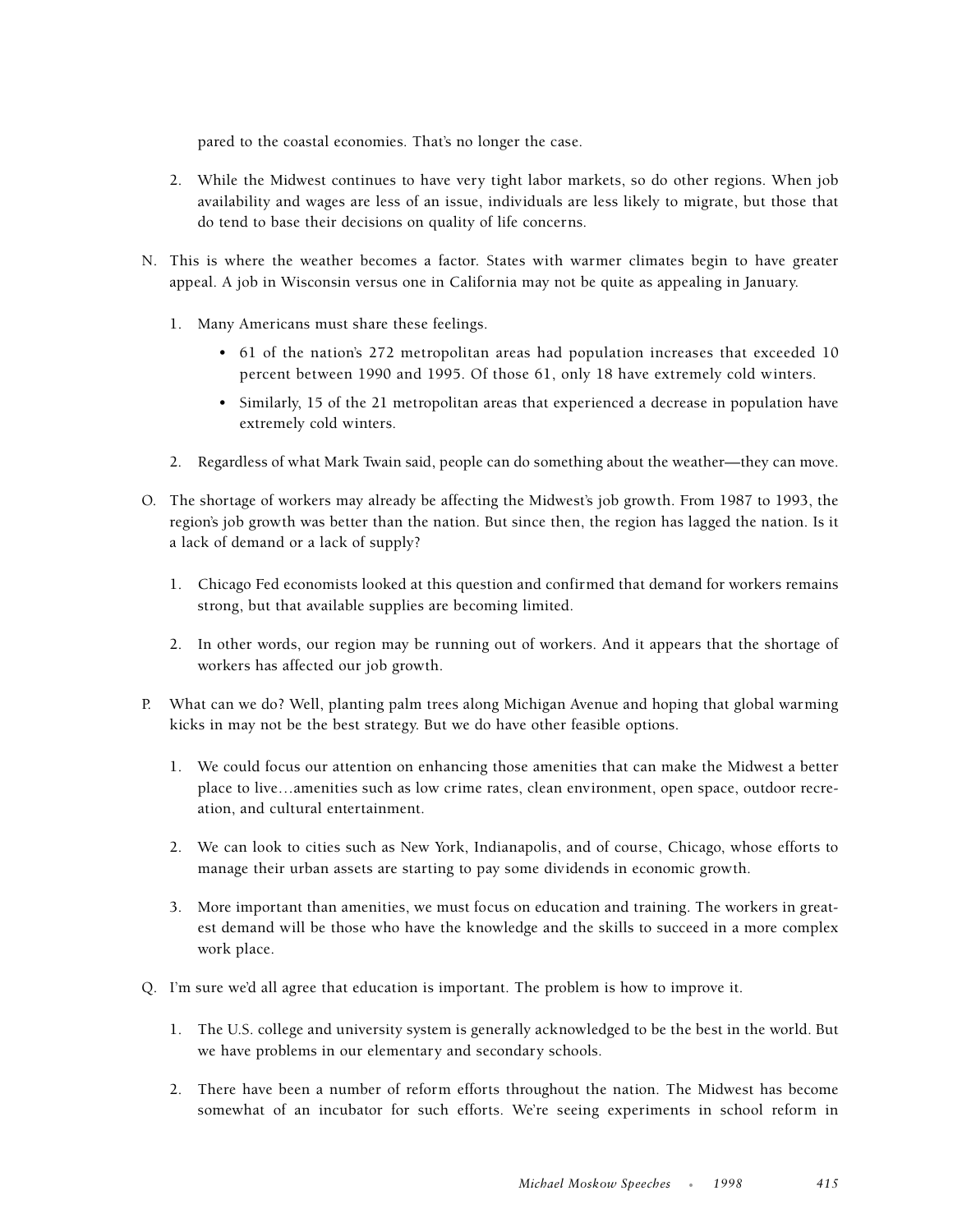Michigan, a voucher program in Milwaukee, and right here in Chicago the responsibility for public schools shifted from the school board to the mayor.

- 3. But such innovations remain small in proportion to the number of students.
- R. I don't pretend to have all the answers regarding education reform. But I think a fundamental issue is imposing market discipline on public schools by allowing consumers to choose among alternatives.
	- 1. This has been tried on a limited basis, but most of these experiments have involved choices among public institutions.
	- 2. Do we need competition from the private sector to bring about meaningful reform?
	- 3. And should that choice include the ability to use public money to attend private schools?
	- 4. I think we need to address those fundamental questions if we are to truly reform our schools.
	- 5. Obviously, you're in a better position than I am to comment on reform. I'd be interested in hearing your thoughts and comments at the end of my remarks.

### **III. National Economy**

- A. The second topic I'd like to cover today is the national economy.
	- 1. As I'm sure you know, the Federal Open Market Committee (FOMC) recently decided to ease the stance of monetary policy slightly, expecting the federal funds rate to decline from about 5 ? percent to 5 ? percent.
	- 2. As the FOMC noted on September 29th, the action was taken to cushion prospective U.S. economic growth from the effects of increasing weakness overseas and less accommodative financial conditions domestically.
- B. Let me take a step back and briefly sketch what's happened in the economy recently.
	- 1. There's been a lot of good news about the economy in recent years.
	- 2. 1997 in particular was an extraordinary year with a remarkable combination of strong growth, high employment, and low inflation.
- C. What was the most unexpected feature of our economic performance in recent years? I'd have to say the continued mild inflation in the face of very low unemployment rates.
	- 1. The Consumer Price Index (CPI) has risen at a 1.6 percent annual rate through the first eight months of 1998. The CPI last year increased only 1.9 percent—the lowest since 1986.
	- 2. And core CPI inflation, which excludes volatile food and energy prices, came in at  $2\frac{1}{4}$  percent. We haven't seen core CPI inflation that low since 1965.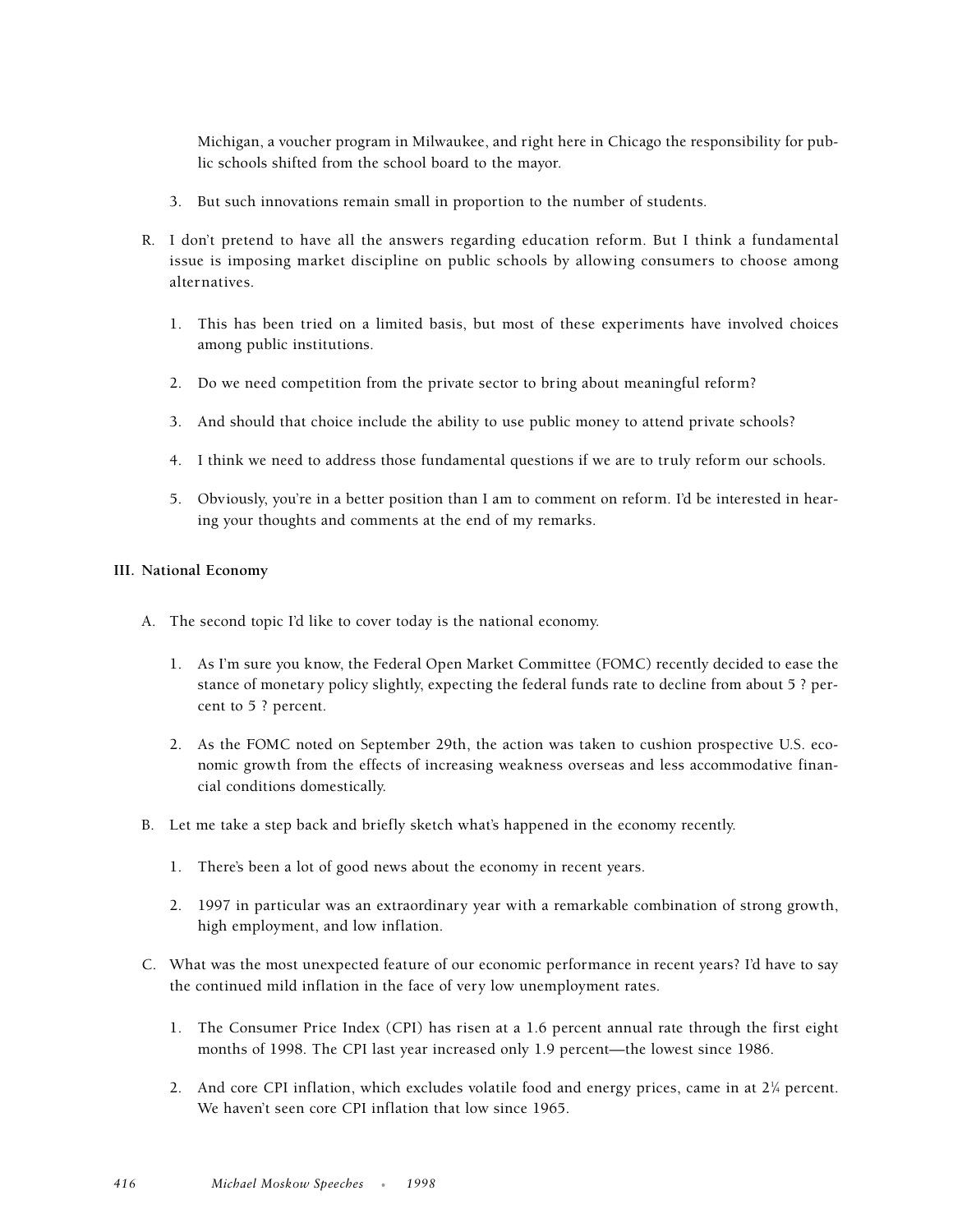- D. At the same time, the unemployment rate has fluctuated between  $4\frac{1}{4}$  percent and  $4\frac{3}{4}$  percent during the past twelve months. The last time unemployment rates were this consistently low was nearly three decades ago.
- E. Historically, of course, inflation usually accelerated when labor markets were so tight. What's different this time? The change is due in part to temporary factors.
	- 1. Oil prices have dropped and the strong dollar has contributed to a fall in import prices.
	- 2. And there's been slower growth in benefit costs, particularly health care costs, although we have seen increases in this area recently.
- F. Another factor may not be temporary—trend productivity growth may have risen to a higher level as a result of strong investment in computers and high-tech equipment.
	- We finally may be seeing the return on that investment. But we won't know for some time if the productivity improvement is temporary, cyclical phenomenon or a permanent change.
- G. Given this background, our paramount concern in recent years was inflationary pressures.
	- 1. That concern was generated in part by strong growth in real GDP during the last two years—3.9 percent in 1996 and 3.8 percent in 1997 on a fourth-quarter to fourth-quarter basis.
	- 2. That growth in aggregate demand simply wasn't sustainable over the long term.
- H. More recently, we've seen some slowing in the economy.
	- 1. Real GDP expanded at a very robust 5.5 percent annual rate in the first quarter, but slowed sharply to 1.8 percent in the second.
	- 2. The real GDP slowdown in the second quarter was largely due to three factors: the strikes at General Motors; a marked slowing in inventory accumulation; and a further increase in the gap between imports and exports.
- I. The GM strikes are behind us. And the sharp slowdown in inventory accumulation suggests that businesses should have their stocks near desired levels so any further inventory adjustments should be modest.
- J. The third factor is the deterioration in our net exports. Here the outlook is more uncertain.
	- 1. As expected, U.S. export growth slowed due to lower demand in Asian countries and a strong dollar against Asian currencies.
	- 2. Last year, the U.S. shipped 28 percent of its exports to Asia. That figure dropped to 24 percent during the first half of 1998.
- K. On the import side, we've seen an increase in Asian imports, although it hasn't been as strong as some expected.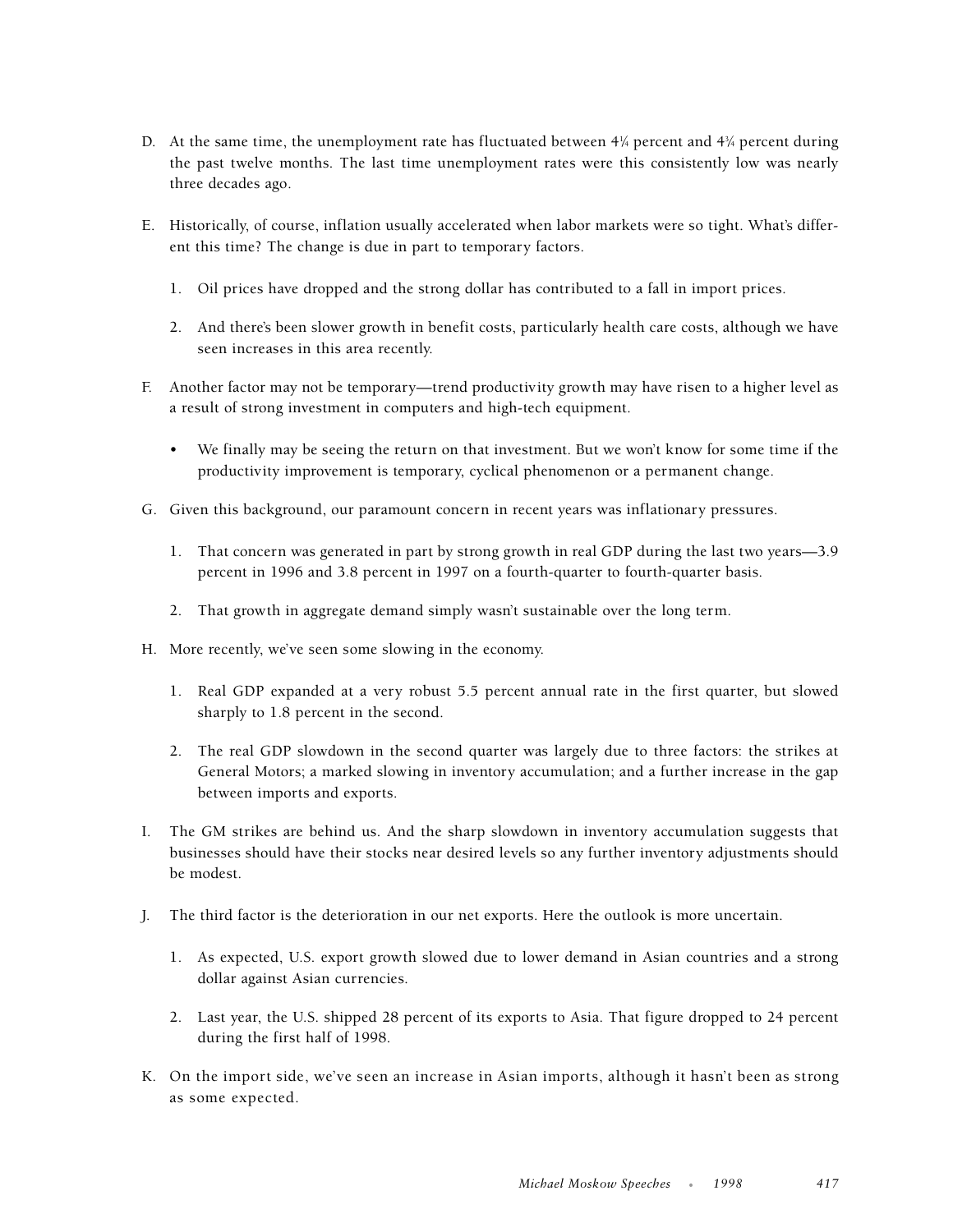- 1. Asian imports are up about 6 percent in dollar terms compared to a year ago. The prices of these imports are well below year-ago levels—prices on goods from newly industrialized Asian countries are down 9.4 percent.
- 2. So the developments in Asia have helped to dampen inflationary pressures.
- L. How will overseas developments affect the U.S. economy in the future? That was an important question facing the FOMC on September 29th. And it continues to be an important question for the future.
	- 1. Will the U.S. economy continue to surge forward even though other countries are faltering?
	- 2. One important factor is consumer and business spending. Last year's strong GDP growth was driven by robust consumer spending and business investment and that trend has continued this year.
- M. In some ways the Asian crisis has actually boosted domestic spending.
	- 1. The flow of international capital seeking a safe haven in the U.S. has contributed to a decline in medium- and long-term interest rates.
	- 2. The low rates have helped fuel buying of homes, consumer durables and business equipment.
- N. However, the developments overseas have added risks to our economy.
	- 1. We don't know how much longer the problems in East Asia will continue.
	- 2. The more recent problems in Russia and other countries only add to the uncertainty.
	- 3. A key factor will be Japan's success in strengthening its economy and reforming its financial system.
- O. We had a major disturbance in East Asia. The full extent of the after-shocks to our domestic economy is hard to gauge.
	- 1. Will the U.S. continue to experience relatively mild tremors? Or will something a bit more serious register on the economic Richter scale?
	- 2. Those are questions that no one can answer with certainty at this point.
- P. This uncertainty has undoubtedly contributed to the recent volatility in U.S. stock markets. And the volatility in stock prices may trim the growth in consumer and business spending to some degree.
	- 1. In addition, problems overseas have reduced foreign demand for our goods and services.
	- 2. This has offset some of the potential inflationary consequences from tight labor markets and strong domestic demand.
- Q. We're also seeing signs of increased tentativeness by U.S. lenders…a reduced unwillingness to take on additional risk given the uncertainty in the global economy.